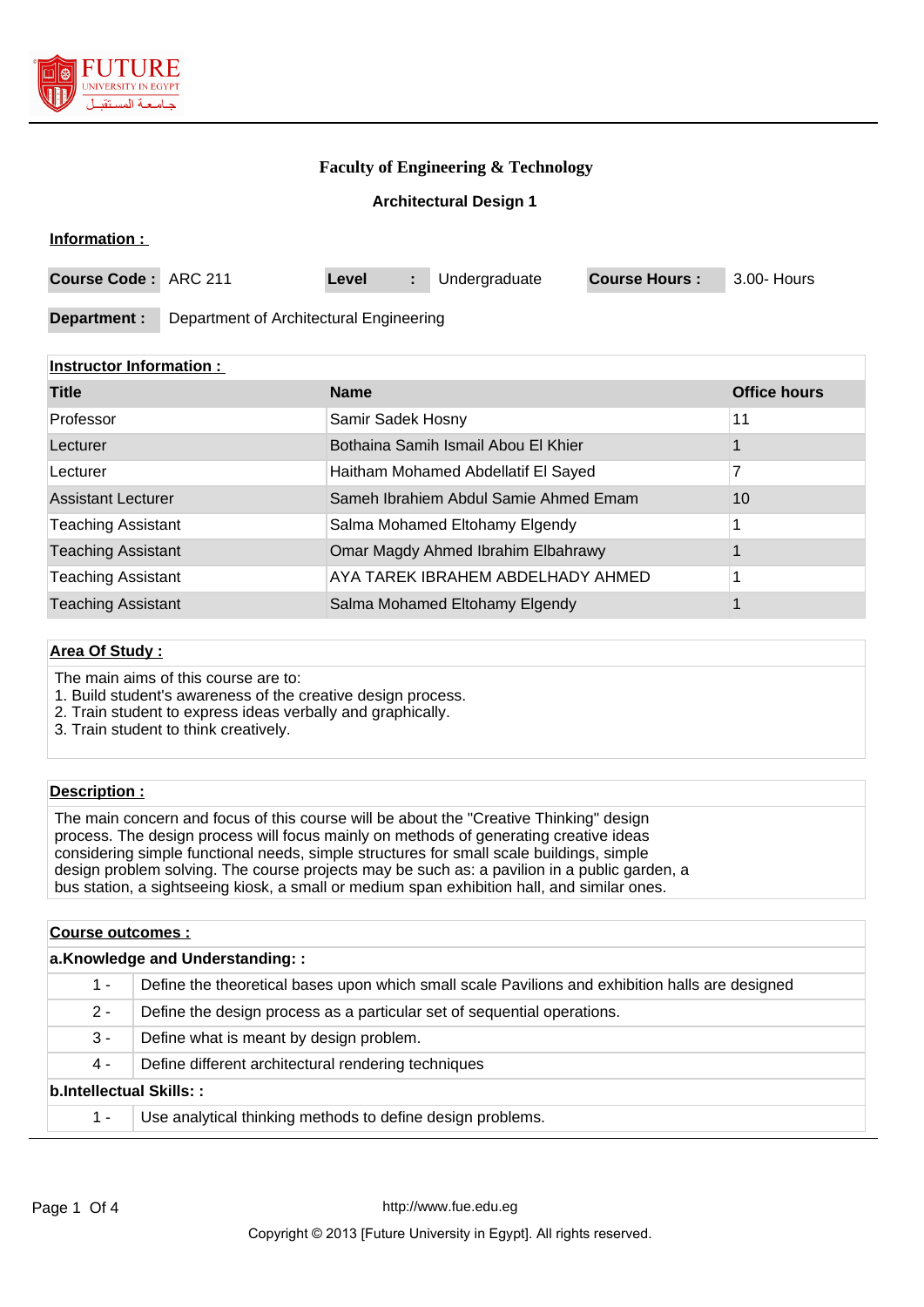

| $2 -$                                | Use creative thinking methods to propose different design alternatives.                  |  |  |  |  |
|--------------------------------------|------------------------------------------------------------------------------------------|--|--|--|--|
| $3 -$                                | Evaluate design alternatives.                                                            |  |  |  |  |
|                                      | c. Professional and Practical Skills: :                                                  |  |  |  |  |
| $1 -$                                | Design architectural projects in light of spatial and aesthetic requirements             |  |  |  |  |
| $2 -$                                | Apply creative concepts and methods to develop his/her design.                           |  |  |  |  |
| $3 -$                                | Create diagraming and conceptual 2D & 3D sketches to express and develop his/her design. |  |  |  |  |
| 4 -                                  | Use proper presentation techniques to represent his/her final design proposal            |  |  |  |  |
| $5 -$                                | Build simple physical study models.                                                      |  |  |  |  |
| d. General and Transferable Skills:: |                                                                                          |  |  |  |  |
| $1 -$                                | Express his/her ideas by visual, graphic, written and verbal means                       |  |  |  |  |
| $2 -$                                | Discuss and defending his/her ideas.                                                     |  |  |  |  |
| $3 -$                                | Manage time and meet deadlines.                                                          |  |  |  |  |
| 4 -                                  | Search for relevant information.                                                         |  |  |  |  |

## **Course Topic And Contents :**

| <b>Topic</b>                                                                                                                                                                                                                                                                                                                                                 | No. of hours Lecture |                | <b>Tutorial / Practical</b> |
|--------------------------------------------------------------------------------------------------------------------------------------------------------------------------------------------------------------------------------------------------------------------------------------------------------------------------------------------------------------|----------------------|----------------|-----------------------------|
| First Project Orientation Lecture. Nth dimension experience. Group<br>work project<br>1 How to form a team and how to work cooperatively<br>4th dimension experience. Group<br>work project<br>How to form a team and how to<br>work cooperatively<br>How to form a team and how to work cooperatively<br>Project concept discussion, small group discussion | 4                    | 4              | 0                           |
| Project concept discussion, small<br>group discussion                                                                                                                                                                                                                                                                                                        | $\overline{2}$       | $\Omega$       | 2                           |
| <b>Architecture Drafting</b>                                                                                                                                                                                                                                                                                                                                 | $\mathbf 0$          | 3              | 9                           |
| How to present your research<br>outputs                                                                                                                                                                                                                                                                                                                      | 3                    |                | $\overline{2}$              |
| <b>Research Presentation</b>                                                                                                                                                                                                                                                                                                                                 | 3                    | 1              | $\overline{2}$              |
| design sketches (1&2)                                                                                                                                                                                                                                                                                                                                        | 0                    | 0              | 3                           |
| Pin up & group discussion +<br>design development                                                                                                                                                                                                                                                                                                            | 3                    | $\overline{2}$ | 1                           |
| 2nd Project orientation Lec., How to define and prepare research<br>items, project problem investigation.                                                                                                                                                                                                                                                    | 3                    | $\Omega$       | 3                           |
| Research data review and final submission                                                                                                                                                                                                                                                                                                                    | 4                    | 1              | 3                           |
| Third project orientation lecture                                                                                                                                                                                                                                                                                                                            | 6                    | $\overline{4}$ | $\overline{2}$              |
| Pin up & group discussion +<br>design development                                                                                                                                                                                                                                                                                                            | 6                    | 3              | 3                           |
| 1st sketch design: concept + keywords (individual work). Pin up &<br>group discussion + design development + lecture.<br>sketch Design)                                                                                                                                                                                                                      | 6                    | 2              | 4                           |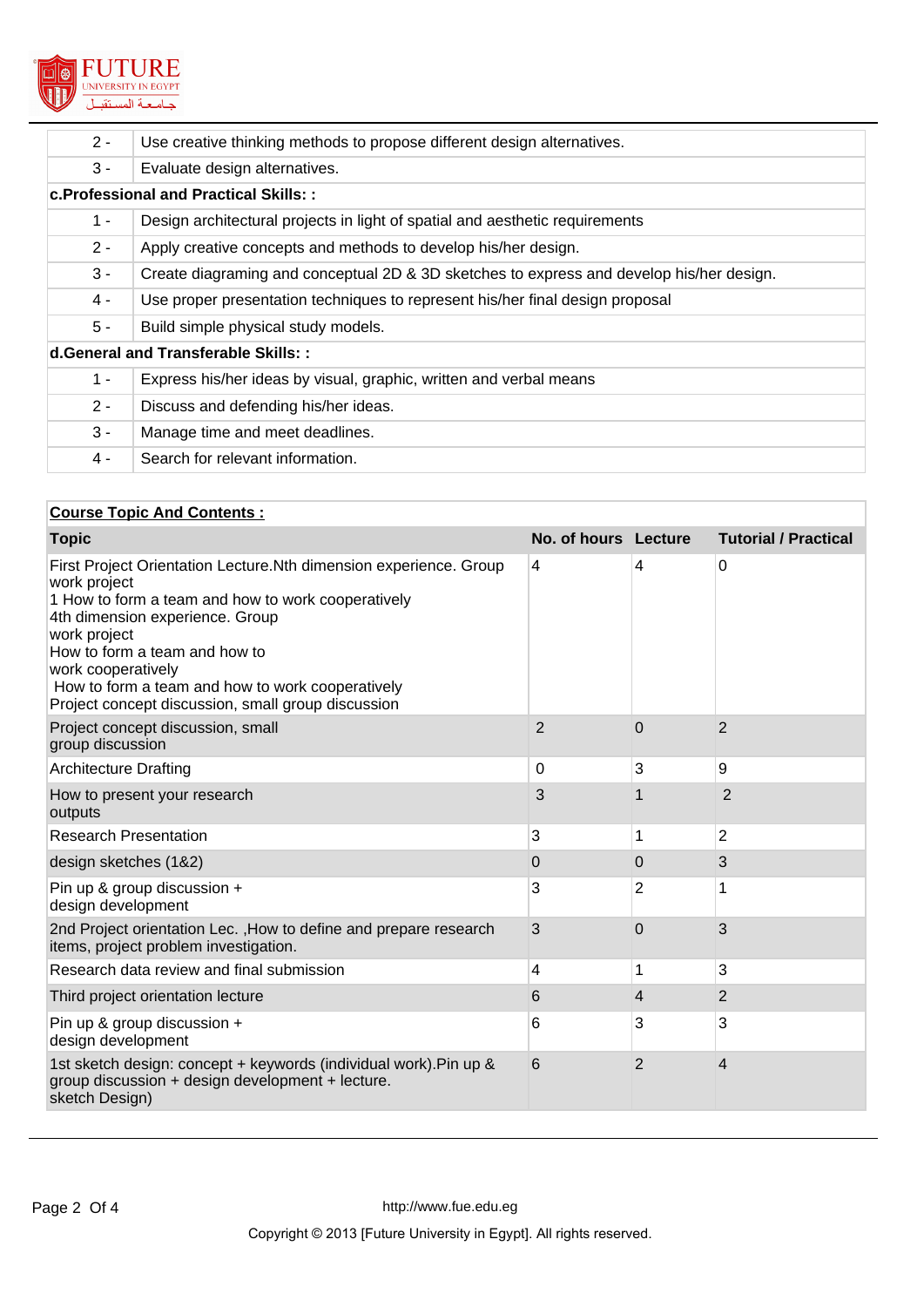

## **Course Topic And Contents :**

| <b>Topic</b>                                                                                                            | No. of hours Lecture |          | <b>Tutorial / Practical</b> |
|-------------------------------------------------------------------------------------------------------------------------|----------------------|----------|-----------------------------|
| Design development: plans $+$ section $+$ elevation $+$ 3d view                                                         | 3                    |          | 2                           |
| 2nd sketch design: plans + section + elevation or 3d view, Pin up &<br>group discussion + design development + lecture. | 5                    |          | 3                           |
| Design development                                                                                                      | 3                    |          | 2                           |
| 3rd sketch design: plans + section + elevation + 3d view                                                                |                      | 0        | 3                           |
| Pin up & group discussion + design development + lecture                                                                | 4                    | 2        | 2                           |
| Design development                                                                                                      | 2                    | $\Omega$ | 2                           |
| Project finishing                                                                                                       | 9                    | 0        | 9                           |
| Final submission of second project                                                                                      | 3                    | 0        | 3                           |

| <b>Teaching And Learning Methodologies:</b> |
|---------------------------------------------|
| Lectures                                    |
| One to One Discussion                       |
| <b>Small Groups Discussion</b>              |
| <b>Public Group Discussion</b>              |
| <b>Physical Maquette</b>                    |
| Search for Data (Self-study)                |
| <b>Research Presentation</b>                |
| <b>Sketch Designs</b>                       |

# **Course Assessment :**

| <b>Methods of assessment</b>                 | <b>Relative weight %</b> | Week No | <b>Assess What</b>       |
|----------------------------------------------|--------------------------|---------|--------------------------|
| Final exam                                   | 40.00                    |         | $\overline{\phantom{a}}$ |
| Participation "Submission of 3rd<br>Project" | 10.00                    |         |                          |
| Sketch Design (1) & One-day<br>Esquisse      | 10.00                    |         |                          |
| Sketch Design (1): Model +<br>Concept        | 5.00                     |         |                          |
| Sketch Design (2) & External<br>Esquisse     | 10.00                    |         |                          |
| Sketch Design (3) & One-day<br>Esquisse      | 10.00                    |         |                          |
| Submission of 2nd Project                    | 5.00                     |         |                          |
| Submission of Drafting Project               | 5.00                     |         |                          |
| Submission of Nth Dimension<br>Project       | 5.00                     |         |                          |